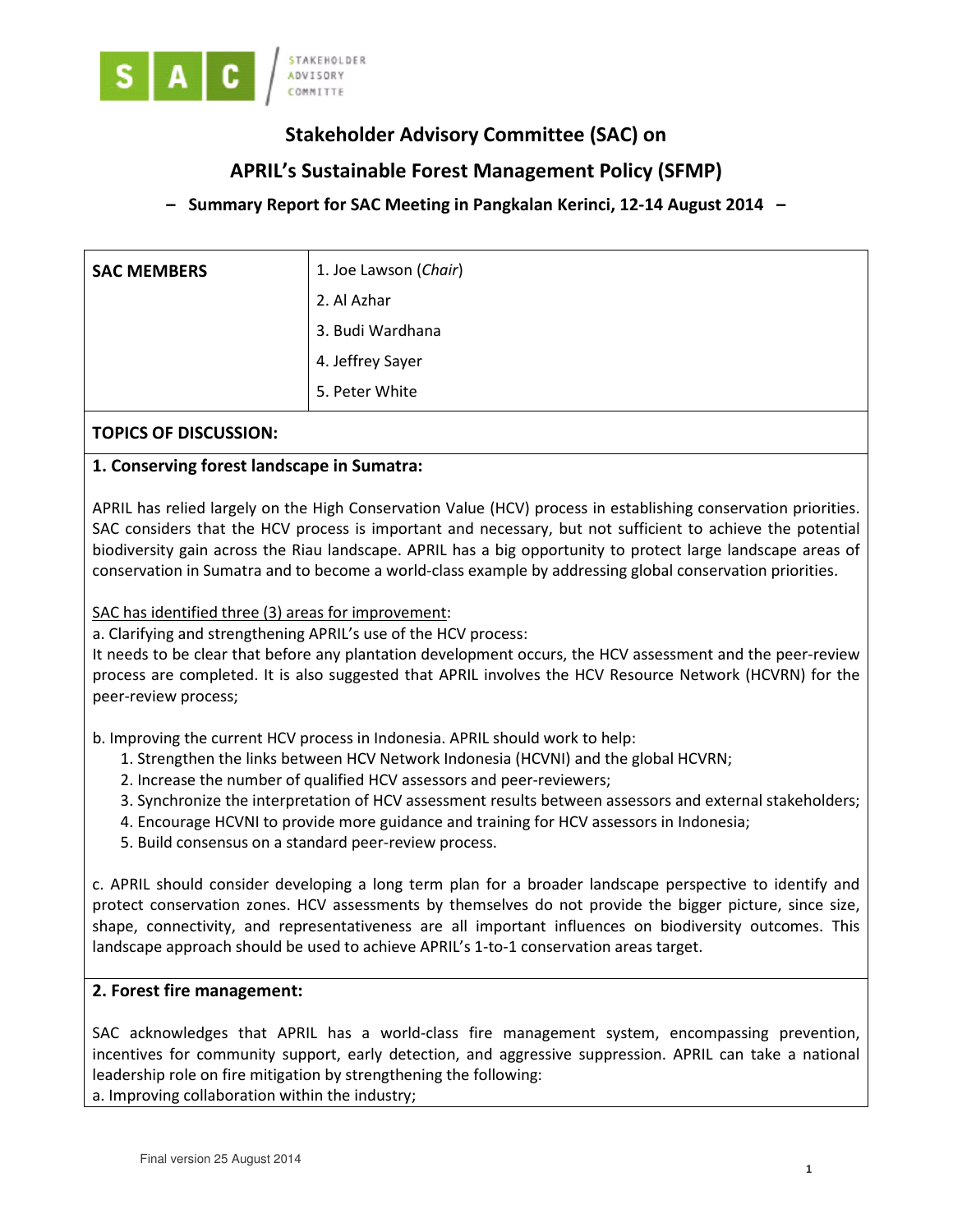b. Scaling-up engagement with communities and government;

c. Continuing to collaborate with the World Resources Institute (WRI) to improve its Global Forest Watch-Fires (GFW-Fires) system by providing the ground truth to verify the actual forest fires compared to hot-spot alerts.

## 3. Forest Protection and Conservation:

APRIL presented its spatial GIS system for monitoring and management of its total concessions, in particular the 250,000 hectares of conservation zones.

APRIL's buffer strategy ("ring concept"), combined with proper water management, seems to be working and is essential to protect the conservation zones. APRIL needs to be applauded for this effort.

SAC appreciates APRIL's ecosystem restoration projects and believes that APRIL has the opportunity to take a leadership role in the landscape approach to conservation.

## 4. North Kalimantan supplier:

SAC discussed reports that land has been cleared by a North Kalimantan supplier prior to completion of the HCV assessment and peer-review process. SAC regrets the breakdown in communications between APRIL and its supplier. APRIL needs to improve capacity building in communication and monitoring implementation of the HCV Policy.

#### 5. Pulau Padang:

SAC discussed reports that land has been cleared in Pulau Padang prior to completion of the HCV assessment and peer-review process by HCVRN, and also without a satisfactory FPIC process.

SAC also noted concerns expressed by WWF Indonesia and other local NGOs over the compliance of SFMP implementation, in particular the encroachment of HCV areas in Sumatra. SAC discussed the issues and urged APRIL Management to apply more rigorous spatial monitoring and ground-truthing, including in Sumatra's Kampar Peninsula and Pulau Padang.

APRIL clarified to SAC that the HCV assessment report for Pulau Padang was peer-reviewed by technical consultants registered with the HCVRN. APRIL also clarified that an FPIC process was conducted, but 2 villages chose not to engage with APRIL and subsequently APRIL gave up 17% of the original concession area in line with a revised decree issued by the Minister of Forestry. Most of the area is now being encroached, burned, and degraded.

#### 6. Sustainable development on peat land:

SAC noted that development on peat domes is a significant environmental issue, particularly for landscape management and greenhouse gas (GHG) emissions. SAC noted the dilemma faced by APRIL, and suggests that APRIL works at the landscape scale to prevent damage on peat land by other land users. SAC reinforces the importance of respecting laws by all land users and as committed by APRIL in its SFMP.